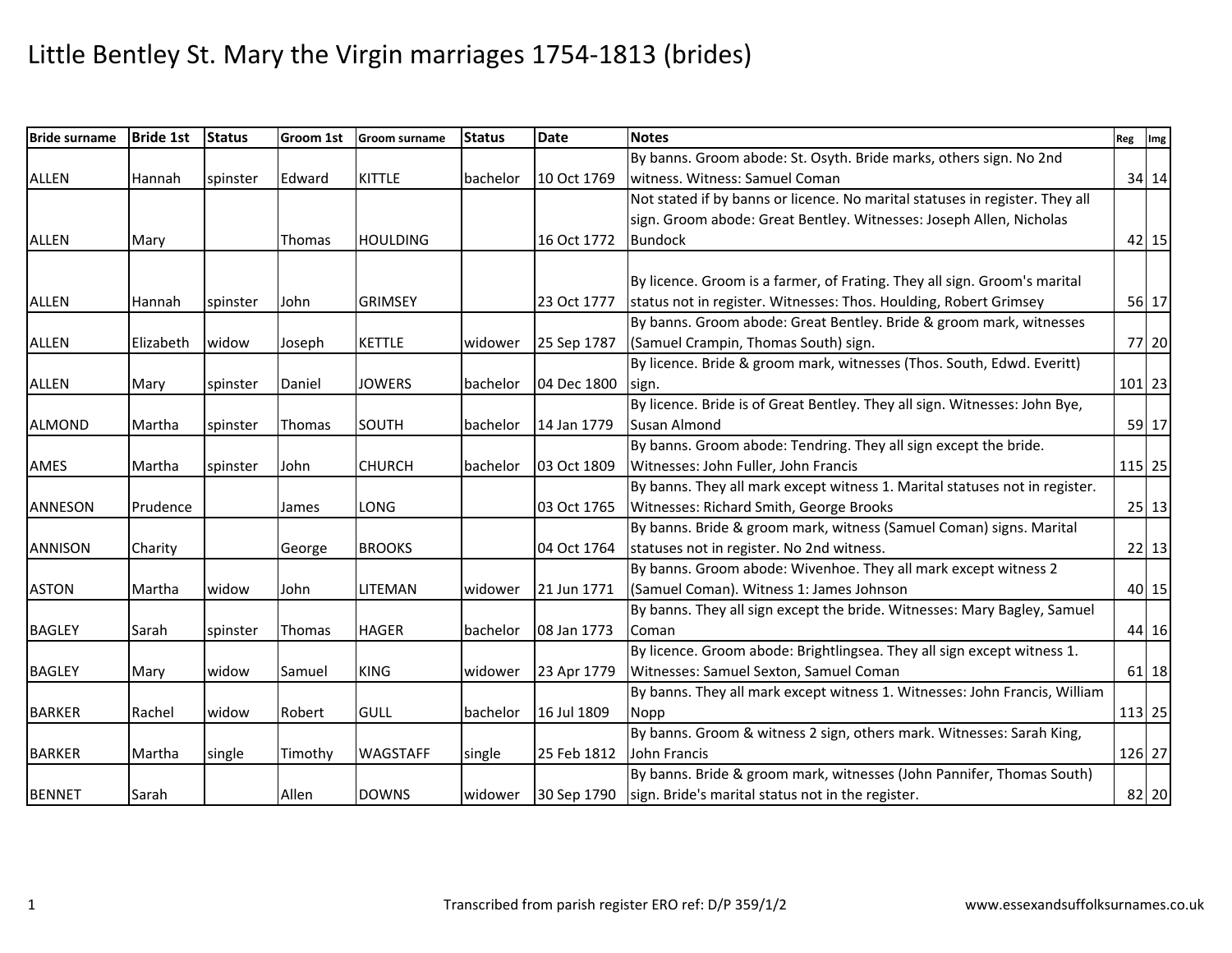| <b>Bride surname</b> | <b>Bride 1st</b> | <b>Status</b> | <b>Groom 1st</b> | <b>Groom surname</b> | <b>Status</b> | <b>Date</b> | <b>Notes</b>                                                                         | Reg Img |           |
|----------------------|------------------|---------------|------------------|----------------------|---------------|-------------|--------------------------------------------------------------------------------------|---------|-----------|
|                      |                  |               |                  |                      |               |             | By banns. Bride & groom mark, witnesses (John Gardener, John Lord) sign.             |         |           |
| <b>BINKS</b>         | Elizabeth        |               | John             | <b>FINCH</b>         |               | 11 Oct 1758 | Marital statuses not in register.                                                    |         | 8 11      |
|                      |                  |               |                  |                      |               |             |                                                                                      |         |           |
|                      |                  |               |                  |                      |               |             | By banns. Groom abode: Wix. They all sign except the bride. Marital                  |         |           |
| <b>BINKS</b>         | Sarah            |               | Jasper           | <b>ROUSE</b>         |               | 07 Jan 1763 | statuses not in register. Witnesses: Wm. Miller, John Pilborough                     |         | $19$   12 |
|                      |                  |               |                  |                      |               |             | By banns. They all mark except witness 1. Witnesses: John Francis, Sarah             |         |           |
| <b>BIRD</b>          | Sarah            | spinster      | Samuel           | <b>PURDY</b>         | widower       | 03 Feb 1803 | <b>King</b>                                                                          |         | 106 23    |
|                      |                  |               |                  |                      |               |             | By banns. Groom & witness 2 sign, others mark. Witnesses: Thos. Carter,              |         |           |
| <b>BROWN</b>         | Margaret         | widow         | Ambrose          | <b>PRIOR</b>         | widower       | 21 Nov 1811 | John Francis                                                                         |         | 123 26    |
|                      |                  |               |                  |                      |               |             |                                                                                      |         |           |
|                      |                  |               |                  |                      |               |             | By banns. Groom abode: Little Bromley. Bride & groom mark, witnesses                 |         |           |
| <b>BUCKSEN</b>       | Ann              |               | John             | <b>BOWTAL</b>        | bachelor      |             | 15 May 1768 (Mary Coker, Samuel Coman) sign. Bride's marital status not in register. |         | 30 14     |
|                      |                  |               |                  |                      |               |             | By banns. Bride & groom mark, witnesses (Daniel Gardiner, Samuel Coman)              |         |           |
| <b>BURGESS</b>       | Mary             | spinster      | Daniel           | <b>JOWERS</b>        | widower       | 29 Jan 1777 | sign.                                                                                |         | 52 17     |
|                      |                  |               |                  |                      |               |             | By licence. Groom abode: Thorpe. They all sign. Witnesses: Mary Smith,               |         |           |
| <b>BURLING</b>       | Sarah            | spinster      | George           | <b>RAWLING</b>       | bachelor      | 16 Oct 1805 | <b>Edward Burling</b>                                                                |         | 108 24    |
|                      |                  |               |                  |                      |               |             | By banns. Groom abode: Great Bromley. They all sign except the bride.                |         |           |
| <b>BURREL</b>        | Mary             | single        | Stephen          | <b>BORELY</b>        | single        | 01 May 1770 | Witnesses: John Almond, Samuel Coman                                                 |         | $37   15$ |
|                      |                  |               |                  |                      |               |             | By banns. Groom & witness 1 sign, others mark. Bride's marital status not            |         |           |
| <b>BUTCHER</b>       | Mary             |               | Edward           | <b>EVERITT</b>       | bachelor      | 24 Oct 1780 | in register. Witnesses: Samuel Coman, Hannah Everitt                                 |         | $62$   18 |
|                      |                  |               |                  |                      |               |             | By banns. Groom abode: St. Osyth. Bride & groom mark, witnesses (E.                  |         |           |
| <b>BUTCHER</b>       | Elizabeth        | spinster      | Samuel           | <b>GOSLING</b>       | bachelor      | 10 Jul 1782 | Nunn, A. Poppelwell) sign.                                                           |         | 66 18     |
|                      |                  |               |                  |                      |               |             | By banns. Bride & groom mark, witnesses (Edwd. Everitt, Thomas South)                |         |           |
| <b>BYE</b>           | Jane             | widow         | John             | <b>TAYLER</b>        | widower       | 09 Jun 1786 | sign.                                                                                |         | 75 20     |
|                      |                  |               |                  |                      |               |             | By banns. Bride & groom mark, witnesses (Robert King, John Lord) sign.               |         |           |
| <b>CARTER</b>        | Elizabeth        |               | John             | <b>FURMAN</b>        |               | 13 Nov 1758 | Marital statuses not in register.                                                    |         | 10 11     |
|                      |                  |               |                  |                      |               |             | By banns. Bride & groom mark, witnesses (Edwd. Everitt, John Burgess)                |         |           |
| <b>CARTER</b>        | Rose             | single        | Edward           | <b>OSBORNE</b>       | single        | 12 Dec 1786 | sign.                                                                                |         | 76 20     |
|                      |                  |               |                  |                      |               |             | By licence. Groom abode: Melton, Suffolk. They all sign. Witnesses: John             |         |           |
| <b>CARTER</b>        | Sarah            | spinster      | Joseph           | <b>MAULDON</b>       | bachelor      | 12 Jul 1810 | Fuller, Sarah South                                                                  |         | 119 26    |
|                      |                  |               |                  |                      |               |             | By licence. Groom abode: Beaumont. Groom & witness 1 sign, others mark.              |         |           |
| <b>CASON</b>         | Ann              | spinster      | Richard          | <b>MASON</b>         | widower       | 22 Jun 1777 | Witnesses: Samuel Coman, Mary Nightingale                                            |         | 54 17     |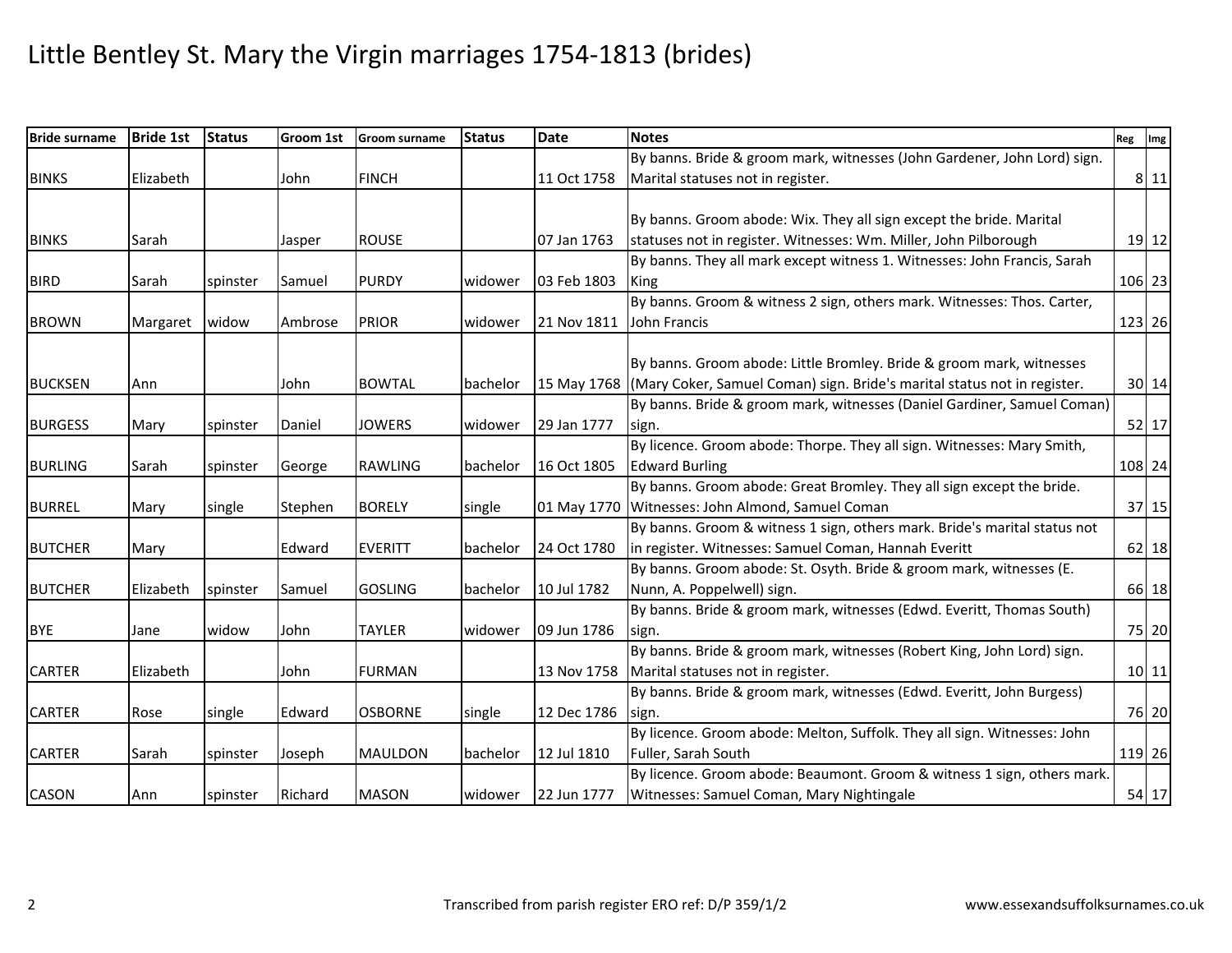| <b>Bride surname</b> | <b>Bride 1st</b> | <b>Status</b> | Groom 1st | <b>Groom surname</b> | <b>Status</b> | <b>Date</b> | <b>Notes</b>                                                                | Reg Img |         |
|----------------------|------------------|---------------|-----------|----------------------|---------------|-------------|-----------------------------------------------------------------------------|---------|---------|
|                      |                  |               |           |                      |               |             | By licence. Groom abode: Brightlingsea. They all sign. Witnesses: John      |         |         |
| <b>CAWSTON</b>       | Sarah            | widow         | James     | <b>WELLER</b>        | widower       | 25 Sep 1794 | Thompson, John Francis                                                      |         | $92$ 22 |
|                      |                  |               |           |                      |               |             |                                                                             |         |         |
|                      |                  |               |           |                      |               |             | By banns. Groom abode: Great Bentley. They all sign. Bride's marital status |         |         |
| <b>CHAPLIN</b>       | Elizabeth        |               | William   | <b>DAWSON</b>        | bachelor      | 10 Feb 1808 | not in register. No 2nd witness. Witness 1: Jon. Skease                     |         | 111 25  |
|                      |                  |               |           |                      |               |             | By banns. Groom is a husbandman, of Great Bromley. Bride & groom mark,      |         |         |
| <b>CHIDDOCK</b>      | Sarah            | spinster      | James     | <b>WASH</b>          |               | 30 Sep 1756 | witnesses (John Gardener, Benjamin Carrington) sign. Groom's marital        |         | 3 10    |
|                      |                  |               |           |                      |               |             | By banns. Groom abode: Wix. Bride & groom mark, witness (John Marsh)        |         |         |
| <b>CLARK</b>         | Sarah            | spinster      | Samuel    | <b>BENEWITH</b>      | bachelor      | 05 Oct 1769 | signs. No 2nd witness.                                                      |         | 33 14   |
|                      |                  |               |           |                      |               |             | By banns. They all sign except witness 2. Marital statuses not in register. |         |         |
| <b>CLARKE</b>        | Hannah           |               | William   | <b>BOND</b>          |               | 30 Oct 1758 | Witnesses: Samuel Clarke, Sus. South                                        |         | 9 11    |
|                      |                  |               |           |                      |               |             | By banns. Bride & groom mark, witnesses (John Gardener, Robert King)        |         |         |
| <b>COMAN</b>         | Mary             |               | John      | NIGHTENGALE          |               | 24 Dec 1762 | sign. Marital statuses not in register.                                     |         | 18 12   |
|                      |                  |               |           |                      |               |             | By banns. Groom abode: Little Bromley. They all sign except the bride.      |         |         |
| <b>COOK</b>          | Hannah           | spinster      | Benjamin  | <b>CHIPPERTON</b>    | widower       | 17 Nov 1774 | Witnesses: Robt. Nunn, George Ham                                           |         | 50 16   |
|                      |                  |               |           |                      |               |             | By licence. Groom abode: Lawford. They all sign. Witnesses: Robt. Cooper,   |         |         |
| <b>COOPER</b>        | Mary             | spinster      | Robert    | <b>WORTS</b>         | bachelor      | 06 Oct 1794 | John Francis                                                                |         | 94 22   |
|                      |                  |               |           |                      |               |             | By banns. Bride & groom mark, witnesses (Geo. Waller, Robert King) sign.    |         |         |
| <b>COPSEA</b>        | Sarah            |               | Isaac     | <b>HUNT</b>          |               | 23 Jan 1764 | Marital statuses not in register.                                           |         | 20 12   |
|                      |                  |               |           |                      |               |             |                                                                             |         |         |
|                      |                  |               |           |                      |               |             | By banns. Groom abode: Wix. Bride & groom mark, witnesses (Joseph           |         |         |
| <b>CROSBY</b>        | Anne             |               | Thomas    | <b>DALE</b>          | widower       | 04 Oct 1779 | Crosby, Samuel Coman) sign. Bride's marital status not in register.         |         | 61 18   |
|                      |                  |               |           |                      |               |             | By banns. They all sign except the bride. Bride's marital status not in     |         |         |
| <b>DAVY</b>          | Phoebe           |               | John      | <b>PAGE</b>          | bachelor      | 24 Feb 1811 | register. Witnesses: Margreat Page, John Francis                            |         | 120 26  |
|                      |                  |               |           |                      |               |             | By banns. Bride & groom mark, witnesses (James Smythies, Robert King)       |         |         |
| <b>DAY</b>           | Mary             | single        | John      | <b>JAMES</b>         | bachelor      | 02 Nov 1770 | sign.                                                                       |         | 38 15   |
|                      |                  |               |           |                      |               |             | By banns. They all sign except the bride. Bride's marital status not in     |         |         |
| <b>DEED</b>          | Mary             |               | Samuel    | <b>COMAN</b>         | widower       | 25 Jul 1757 | register. Witnesses: Edwd. Sallows, John Lord                               |         | 6 11    |
|                      |                  |               |           |                      |               |             | By banns. Bride & groom mark, witnesses (Edwd. Everitt, W. Smythies)        |         |         |
| <b>ENGLISH</b>       | Jane             | single        | Daniel    | <b>STRUTT</b>        | single        | 28 Sep 1788 | sign.                                                                       |         | 78 20   |
| <b>EVERITT</b>       | Elizabeth        | single        | John      | <b>BURLING</b>       | bachelor      | 18 Feb 1800 | By banns. They all sign. Witnesses: Sarah Burling, Edwd. Everitt            |         | 100 23  |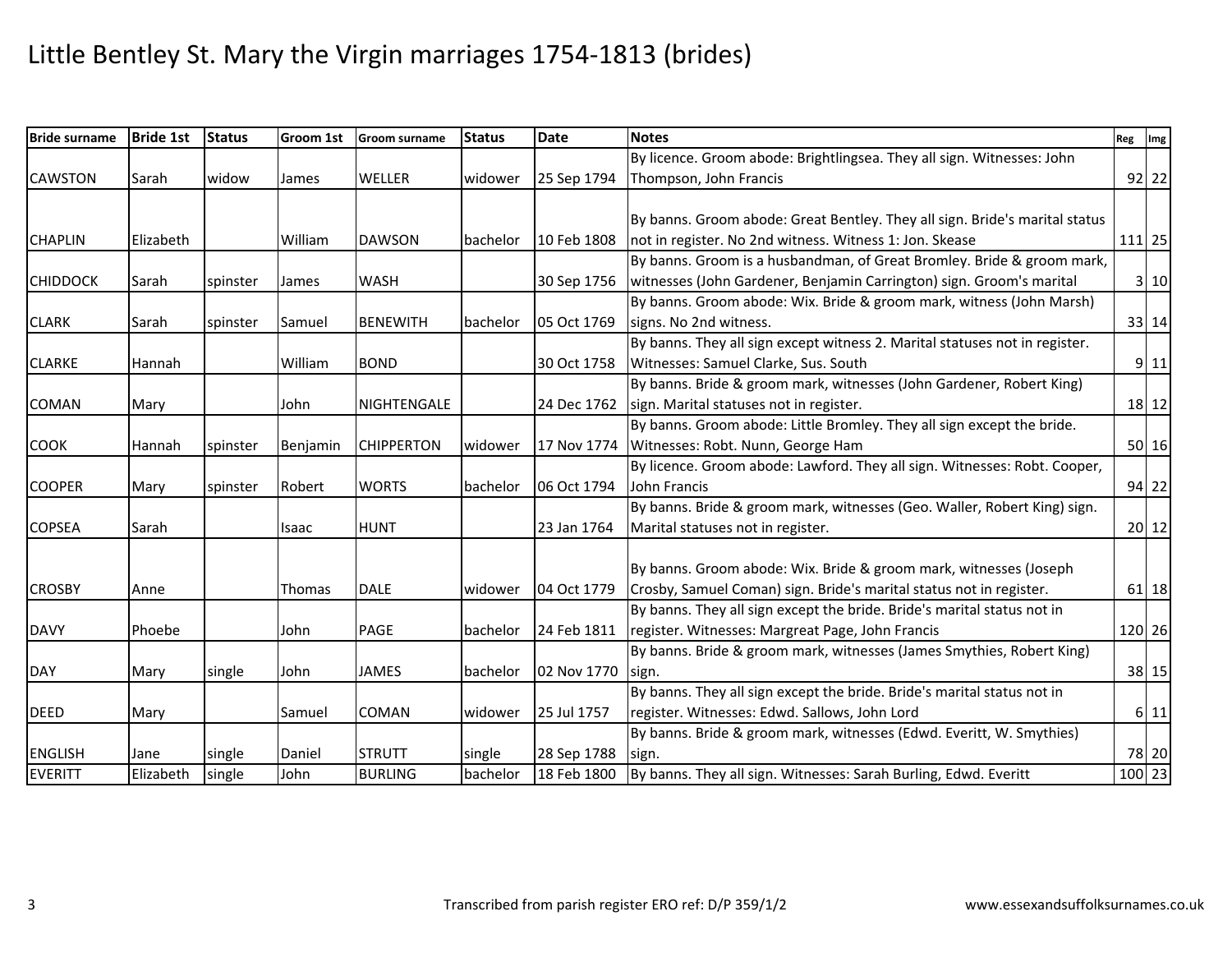| <b>Bride surname</b> | <b>Bride 1st</b> | <b>Status</b> | Groom 1st     | <b>Groom surname</b> | <b>Status</b> | <b>Date</b> | <b>Notes</b>                                                                | Reg Img |        |
|----------------------|------------------|---------------|---------------|----------------------|---------------|-------------|-----------------------------------------------------------------------------|---------|--------|
|                      |                  |               |               |                      |               |             | By banns. They all sign except the bride. Witnesses: Edwd. Everitt, John    |         |        |
| <b>FAIRES</b>        | Susan            | spinster      | John          | <b>EASTER</b>        | bachelor      | 18 Jul 1803 | Francis                                                                     |         | 108 24 |
|                      |                  |               |               |                      |               |             | By banns. They all sign except the bride. Bride's marital status not in     |         |        |
| <b>FENN</b>          | Susan            |               | Ambrose       | <b>PRIOR</b>         | bachelor      | 28 Jun 1793 | register. Witnesses: Edwd. Everitt, John Francis                            |         | 89 21  |
|                      |                  |               |               |                      |               |             | By banns. They all mark except witness 2. Witnesses: Edward Gardiner,       |         |        |
| <b>FENNINGS</b>      | Mary             | widow         | Robert        | <b>GARDINER</b>      | bachelor      | 20 Sep 1782 | Samuel Coman                                                                |         | 68 19  |
| <b>FRANCIS</b>       | Hannah           | spinster      | James         | <b>BROOKS</b>        | bachelor      | 29 Sep 1794 | By banns. They all sign. Witnesses: William Lilley, John Francis            |         | 93 22  |
|                      |                  |               |               |                      |               |             | By licence. Groom abode: Mistley. They all sign except the bride. Bride's   |         |        |
|                      |                  |               |               |                      |               |             | surname unclear: Tricker or Fricker? Witnesses: Mary Cooper, Martha         |         |        |
| <b>FRICKER</b>       | Mary             | widow         | William       | <b>CARRINGTON</b>    | widower       | 19 Apr 1794 | South                                                                       |         | 91 22  |
|                      |                  |               |               |                      |               |             | By banns. They all mark except witness 2. Witnesses: Saml. Sexton, Thos.    |         |        |
| <b>FROST</b>         | Mary             | spinster      | John          | <b>CORNARD</b>       | bachelor      | 25 Dec 1789 | South                                                                       |         | 80 20  |
|                      |                  |               |               |                      |               |             | By banns. Groom & witness 1 (Isaac Hunt) mark, others sign. Witness 2:      |         |        |
| <b>FRYATT</b>        | Deborah          | spinster      | John          | <b>WILSON</b>        | bachelor      | 06 Mar 1770 | Samuel Coman                                                                |         | 36 15  |
|                      |                  |               |               |                      |               |             | By banns. Groom abode: Elmstead. They all mark except witness 2.            |         |        |
| <b>GARDENER</b>      | Mary             | spinster      | William       | <b>BROWN</b>         | bachelor      | 14 Sep 1799 | Witnesses: Susan Gardener, Edwd. Everitt                                    |         | 99 23  |
|                      |                  |               |               |                      |               |             | By banns. They all sign except the bride. Bride's marital status not in     |         |        |
|                      |                  |               |               |                      |               |             | register. Groom signs "Seger" but surname spelt "Segers" in register.       |         |        |
| <b>GARDENER</b>      | Susan            |               | Samuel        | <b>SEGER</b>         | bachelor      | 21 Sep 1803 | Witnesses: Saml. Seggers, John Francis                                      |         | 104 24 |
|                      |                  |               |               |                      |               |             |                                                                             |         |        |
|                      |                  |               |               |                      |               |             | By banns. Groom is of Great Bentley. They all sign except the bride. Groom  |         |        |
|                      |                  |               |               |                      |               |             | signs "Roberson" but his surname is spelt "Robertson" in the register.      |         |        |
| <b>GARROOD</b>       | Mary             | spinster      | Roberson      | <b>CARTER</b>        | single        | 29 Dec 1756 | Witnesses: Robert King, Samuel Coman                                        |         | 4 10   |
|                      |                  |               |               |                      |               |             | By banns. Groom & witness 1 sign, others mark. Marital statuses not in      |         |        |
| <b>GARROOD</b>       | Elizabeth        |               | Robert        | <b>HAWARD</b>        |               | 07 Jan 1758 | register. Witnesses: Samuel Coman, Abraham Durrant                          |         | 711    |
|                      |                  |               |               |                      |               |             | By banns. Groom & witness 2 sign, others mark. Bride's marital status not   |         |        |
| <b>GOBY</b>          | Mary             |               | Samuel        | <b>SEXTON</b>        | bachelor      | 19 Nov 1809 | in register. Witnesses: Sarah Sexton, John Francis                          |         | 116 25 |
|                      |                  |               |               |                      |               |             |                                                                             |         |        |
|                      |                  |               |               |                      |               |             | By licence. Groom abode: All Saints, Colchester. They all sign. Marital     |         |        |
| <b>GOSLING</b>       | Sarah            |               | <b>Thomas</b> | <b>HEDGE</b>         |               | 23 Jul 1767 | statuses not in register. Witnesses: Mary Dines, Jno. Hedge                 |         | 27 13  |
|                      |                  |               |               |                      |               |             | By banns. Witnesses: Edwd. Everitt, Mary Fuller, Robert Went. They all sign |         |        |
| <b>GOSLING</b>       | Mary             |               | John          | <b>FULLER</b>        | single        | 16 Jul 1812 | except the bride.                                                           |         | 129 27 |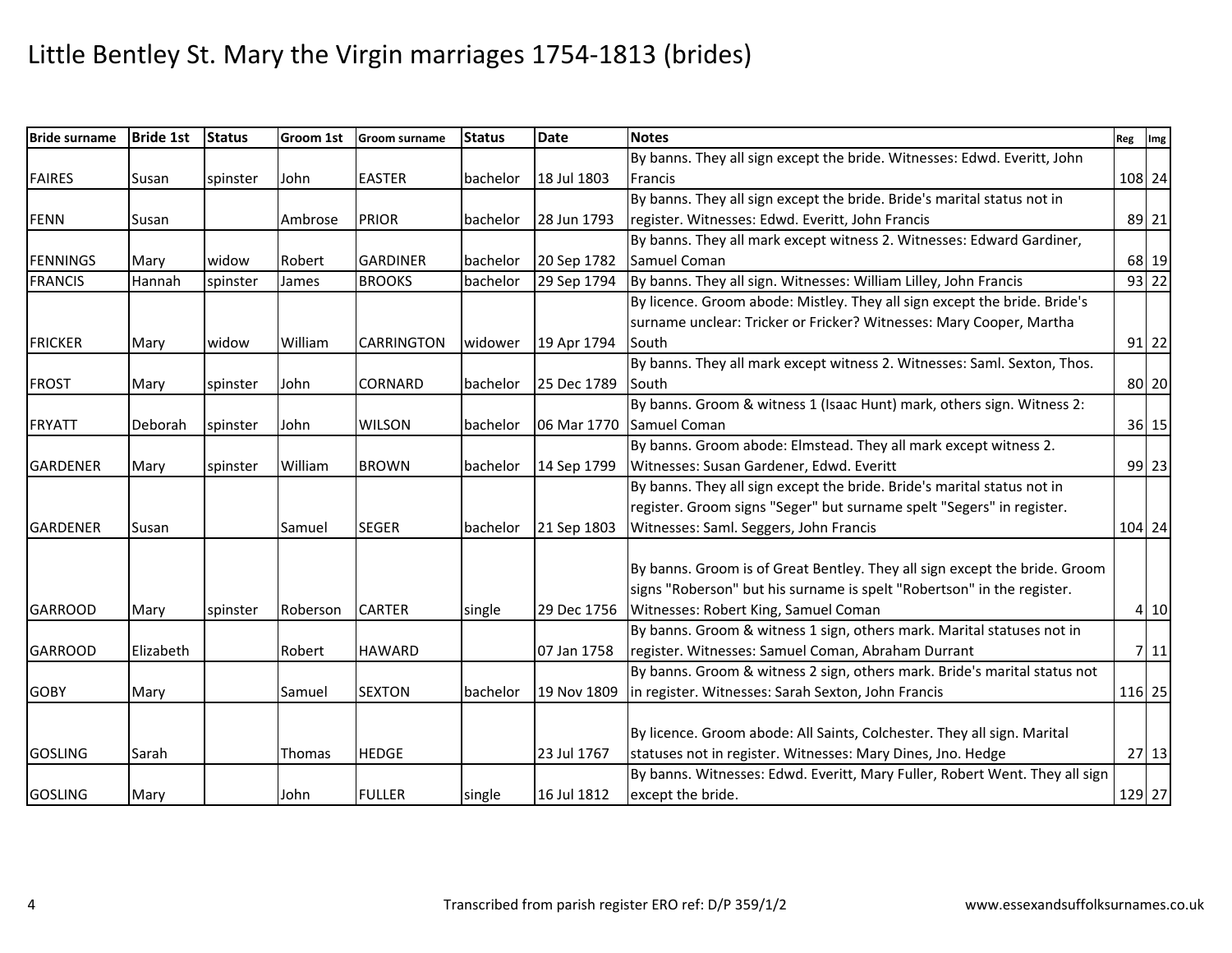| <b>Bride surname</b> | <b>Bride 1st</b> | <b>Status</b> | Groom 1st | <b>Groom surname</b> | <b>Status</b> | <b>Date</b> | <b>Notes</b>                                                                                                                                        | Reg Img |           |
|----------------------|------------------|---------------|-----------|----------------------|---------------|-------------|-----------------------------------------------------------------------------------------------------------------------------------------------------|---------|-----------|
|                      |                  |               |           |                      |               |             | By banns. They all mark except witness 1. Witnesses: John Francis, Joseph                                                                           |         |           |
| <b>HALE</b>          | Susan            |               | Thomas    | <b>PORTER</b>        | bachelor      | 05 Sep 1813 | Garrett.                                                                                                                                            |         | 132 27    |
|                      |                  |               |           |                      |               |             | By licence. Groom abode: Sproughton. They all sign. Marital statuses not in                                                                         |         |           |
| <b>HALSTED</b>       | Mary             |               | Thomas    | <b>SHULVER</b>       |               | 24 Nov 1769 | register. Witnesses: Mary Bagley, James Smythies                                                                                                    |         | 35 14     |
|                      |                  |               |           |                      |               |             | By banns. Bride & groom mark, witness (Samuel Coman) signs. No 2nd                                                                                  |         |           |
| <b>HAMMOND</b>       | Anne             | spinster      | John      | LAMBERT              | widower       | 29 Sep 1778 | witness.                                                                                                                                            |         | 58 17     |
| <b>HAMMOND</b>       | Elizabeth        | single        | James     | <b>GILBERT</b>       | widower       |             | 25 May 1806 By banns. Bride & groom mark, witnesses (Thos. South, John Francis) sign.                                                               |         | 109 24    |
|                      |                  |               |           |                      |               |             | By banns. Bride & groom mark, witnesses (Elizabeth Francis, Saml. Easter)                                                                           |         |           |
| <b>HAWARD</b>        | Sarah            | spinster      | Joseph    | <b>ELEY</b>          | bachelor      | 06 Jul 1802 | sign.                                                                                                                                               |         | 105 23    |
| <b>HEBBS</b>         | Elizabeth        |               | John      | AMES                 | widower       | 02 Oct 1765 | By banns. Groom is of Great Bromley. Bride & groom mark, witness (John<br>Lord) signs. Bride's marital status not in register. No 2nd witness.      |         | $24$ 13   |
|                      |                  |               |           |                      |               |             | By banns. Bride & groom mark, witnesses sign. Groom is about 35, bride is                                                                           |         |           |
| <b>HICKS</b>         | Mary             | spinster      | George    | <b>COMAN</b>         | bachelor      | 09 Oct 1760 | about 22. Witnesses: John Gardener, John Church.                                                                                                    |         | $15$   12 |
| <b>HUBBARD</b>       | Hannah           | spinster      | Roger     | <b>MAN</b>           | bachelor      | 07 Mar 1774 | By licence. Brige & groom mark. No witnesses.                                                                                                       |         | 48 16     |
| <b>JACOBS</b>        | Sarah            | single        | William   | <b>JAMES</b>         | single        | 26 Oct 1783 | By banns. They all mark except witness 2. Witnesses: Isaac Jacobs, Samuel<br>Coman                                                                  |         | 72 19     |
|                      |                  |               |           |                      |               |             | By banns. They all sign except the bride. Marital statuses not in register.<br>Groom signs "Blacksield" but surname spelt "Blackshill" in register. |         |           |
| <b>JAMES</b>         | Anne             |               | John      | <b>BLACKSHILL</b>    |               | 03 Nov 1811 | Witnesses: Wm. Heffer, John Francis                                                                                                                 |         | 122 26    |
| <b>JOWERS</b>        | Ann              | spinster      | Edward    | <b>NEVORD</b>        | single        | 30 Dec 1755 | By banns with consent of parents. Groom & witness 1 sign, others mark.<br>Witnesses: Samuel Coman, Sarah Jowers                                     |         | 2 10      |
|                      |                  |               |           |                      |               |             | By licence. They all sign except the groom. Witnesses: Stephen Lufkin, John                                                                         |         |           |
| <b>JOWERS</b>        | Sarah            | widow         | William   | <b>NOTLEY</b>        | bachelor      | 31 Dec 1792 | Francis                                                                                                                                             |         | 87 21     |
| <b>JOWERS</b>        | Mary             | single        | James     | <b>COOPER</b>        | single        | 03 Feb 1812 | By banns. Bride & groom mark, witnesses (Robt. Fuller, Rachel? King) sign.                                                                          |         | 125 26    |
| <b>KENDALL</b>       | Elizabeth        |               | Isaac     | <b>DAWSON</b>        | bachelor      | 14 Oct 1783 | By licence. Groom abode: Great Bentley. They all sign. Bride's marital status<br>not in register. Witnesses: Saml. Heckford, Samuel Coman           |         | 71 19     |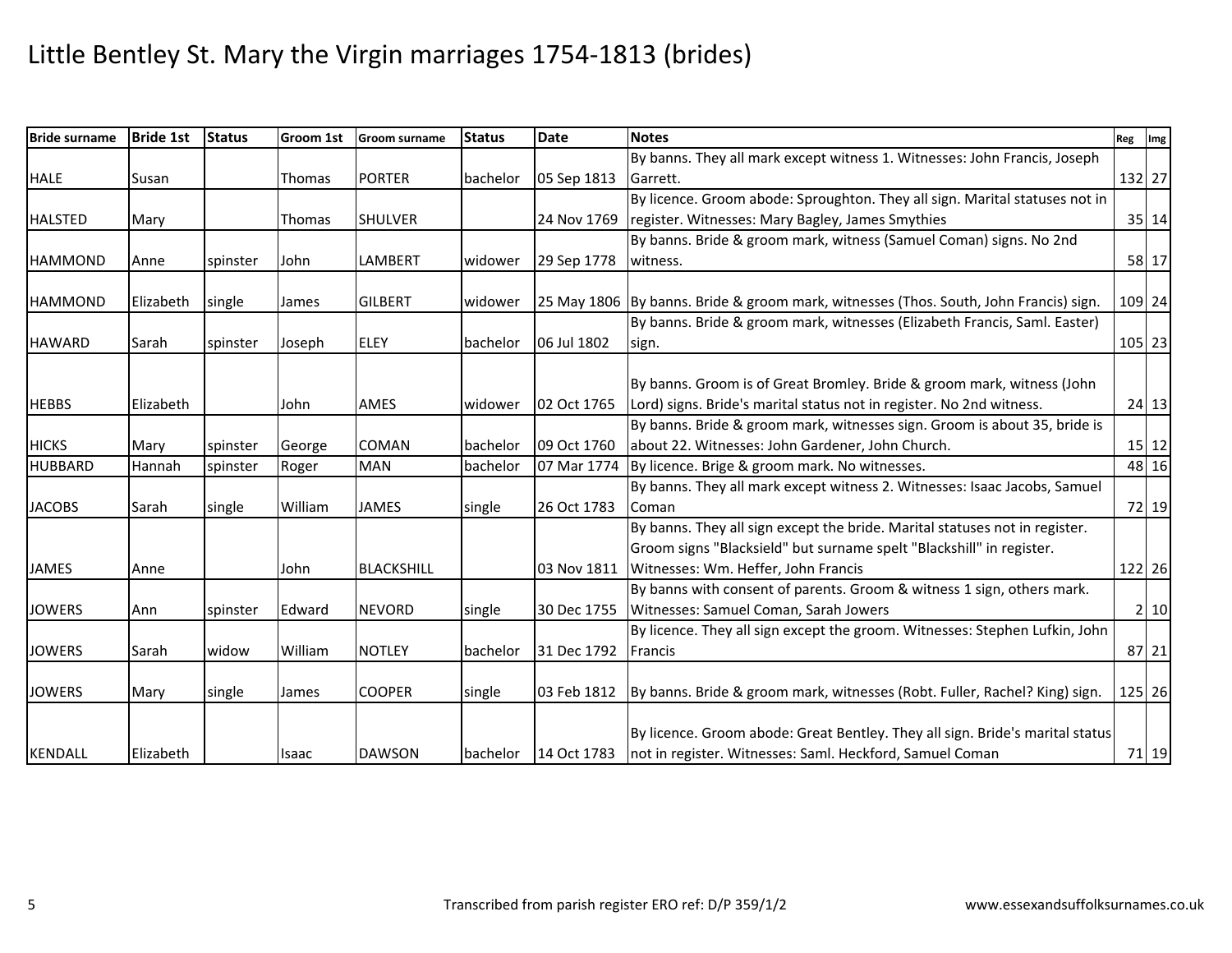| <b>Bride surname</b> | <b>Bride 1st</b> | <b>Status</b> | Groom 1st       | <b>Groom surname</b> | <b>Status</b> | <b>Date</b> | <b>Notes</b>                                                                | Reg Img |           |
|----------------------|------------------|---------------|-----------------|----------------------|---------------|-------------|-----------------------------------------------------------------------------|---------|-----------|
|                      |                  |               |                 |                      |               |             |                                                                             |         |           |
|                      |                  |               | William         |                      |               |             | By licence. Groom abode: Manningtree. They all sign. Bride's marital status |         |           |
| <b>KING</b>          | Elizabeth        |               | <b>Bridgman</b> | <b>JARROLD</b>       | bachelor      |             | 13 May 1785   not in register. Witnesses: Robt. King, Hannah Jarrold        |         | 73 19     |
|                      |                  |               |                 |                      |               |             | By banns. Groom abode: Mistley. Bride & groom mark, witnesses (Jno.         |         |           |
| <b>KNOWLER</b>       | Mary             | spinster      | Robert          | <b>BARKER</b>        | bachelor      | 03 Oct 1790 | Francis, William Carrington) sign.                                          |         | 83 21     |
|                      |                  |               |                 |                      |               |             | By banns. Groom abode: Great Horkesley. Bride & groom mark, witnesses       |         |           |
| <b>LAMBERT</b>       | Elizabeth        | spinster      | William         | <b>HEMPSTEAD</b>     | bachelor      | 20 Jan 1772 | (Robt. King, Sam. Coman) sign.                                              |         | 41 15     |
|                      |                  |               |                 |                      |               |             | By banns. They all mark except witness 1. Witnesses: John Francis, John     |         |           |
| LAYSEL               | Sarah            | spinster      | John            | <b>SMITH</b>         | bachelor      | 23 Sep 1792 | Laysel                                                                      |         | 85 21     |
|                      |                  |               |                 |                      |               |             | By banns. They all mark except witness 2. Witnesses: John Smith, Jno.       |         |           |
| LAYZEL               | Susan            | spinster      | John            | LAYZEL               | bachelor      | 08 Mar 1801 | Francis                                                                     |         | $102$ 23  |
|                      |                  |               |                 |                      |               |             | By banns. Bride & groom mark, witness (John Church) signs. Marital          |         |           |
| LONG                 | Ann              |               | James           | GOOD                 |               | 15 Jul 1765 | statuses not in register. No 2nd witness.                                   |         | $23$ 13   |
|                      |                  |               |                 |                      |               |             | By banns. Bride & groom mark, witnesses (William Sparrow, Jno. Francis)     |         |           |
| <b>MARTIN</b>        | Jane             | spinster      | George          | <b>BAKER</b>         | bachelor      | 31 Oct 1791 | sign.                                                                       |         | 84 21     |
|                      |                  |               |                 |                      |               |             | By banns. Groom is of Great Bentley. They all mark except witness 1.        |         |           |
| <b>MIDSON</b>        | Mary             | single        | James           | <b>FISH</b>          | single        |             | 28 May 1757 Witnesses: John Smythies, John Midson                           |         | 511       |
|                      |                  |               |                 |                      |               |             | By banns. They all mark except witness 2. Witnesses: Susannah Taylor,       |         |           |
| <b>MILLER</b>        | Susannah         | spinster      | George          | <b>STEBBIN</b>       | bachelor      |             | 15 May 1778 Samuel Coman                                                    |         | $57$ 17   |
|                      |                  |               |                 |                      |               |             | By banns. They all mark except witness 2. Witnesses: Lucy Motlock, John     |         |           |
| <b>MOTLOCK</b>       | Mary             | spinster      | Joseph          | <b>CRUSSEL</b>       | bachelor      | 10 Oct 1797 | Francis                                                                     |         | $97$ 22   |
|                      |                  |               |                 |                      |               |             | By banns. They all sign except the bride. Bride's marital status not in     |         |           |
| <b>NEVARD</b>        | Elizabeth        |               | Samuel          | <b>COOPER</b>        | bachelor      |             | 15 May 1801 register. Witnesses: Thos. South, Edwd. Everitt                 |         | 103 23    |
|                      |                  |               |                 |                      |               |             | By banns. They all sign except the groom. Marital statuses not in register. |         |           |
| <b>NEVWARD</b>       | Ann              |               | William         | <b>JACOBS</b>        |               | 19 Feb 1759 | Witnesses: John Lord, Samuel Coman                                          |         | $11$ 11   |
|                      |                  |               |                 |                      |               |             | By banns. Bride & groom mark, witnesses (Samuel Coman, John Church)         |         |           |
| <b>NICE</b>          | Martha           | spinster      | Joseph          | <b>ASTEN</b>         | bachelor      | 21 Oct 1761 | sign.                                                                       |         | $16$   12 |
|                      |                  |               |                 |                      |               |             | By banns. They all sign except the bride. Bride's marital status not in     |         |           |
| <b>NORFOLK</b>       | Hannah           |               | James           | <b>MAYER</b>         | widower       | 31 Aug 1805 | register. Witnesses: James Mayer, John Francis                              |         | 107 24    |
|                      |                  |               |                 |                      |               |             | By banns. They all sign except the bride. Witnesses: Elizabeth & Edwd.      |         |           |
| <b>NOTTLEY</b>       | Mary             | widow         | <b>Thomas</b>   | <b>BUTCHER</b>       | bachelor      | 21 Oct 1793 | Everitt                                                                     |         | 90 21     |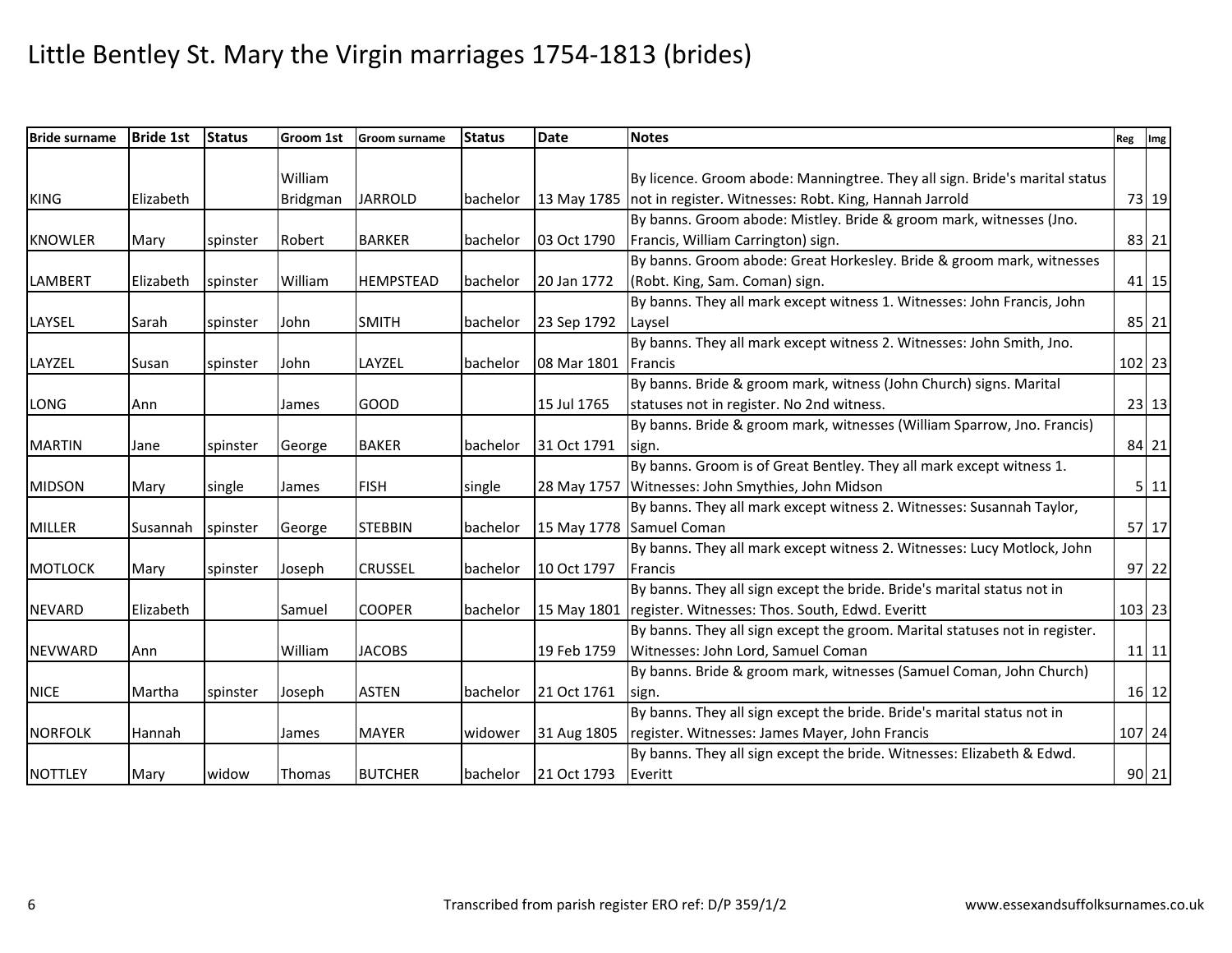| <b>Bride surname</b> | <b>Bride 1st</b> | <b>Status</b> | <b>Groom 1st</b> | <b>Groom surname</b> | <b>Status</b> | <b>Date</b>         | <b>Notes</b>                                                                | Reg   Img |
|----------------------|------------------|---------------|------------------|----------------------|---------------|---------------------|-----------------------------------------------------------------------------|-----------|
|                      |                  |               |                  |                      |               |                     | By banns. They all mark except witness 1. Witnesses: Samuel Coman,          |           |
| PEARMAN              | Lucy             | spinster      | Abraham          | <b>SMITH</b>         | widower       | 26 Feb 1781         | Hannah Everitt                                                              | 63 18     |
|                      |                  |               |                  |                      |               |                     | By banns. Bride & groom mark, witness (Samuel Coman) signs. No 2nd          |           |
| PEARMENT             | Susanna          | spinster      | John             | <b>DAY</b>           | single        | 29 Sep 1773         | witness.                                                                    | 46 16     |
|                      |                  |               |                  |                      |               |                     | By banns. They all sign except the bride. Witnesses: James Angier, Edwd.    |           |
| PILLEN               | Mary             | spinster      | James            | <b>PORTER</b>        | bachelor      | 11 May 1810 Everitt |                                                                             | 118 26    |
|                      |                  |               |                  |                      |               |                     | By banns. Bride & groom mark, witnesses (Samuel Coman, Samuel Perry)        |           |
| PITCHFORD            | Mary             | single        | James            | <b>KNOWLER</b>       | single        | 07 Apr 1767         | sign.                                                                       | 26 13     |
|                      |                  |               |                  |                      |               |                     |                                                                             |           |
|                      |                  |               |                  |                      |               |                     | By banns. Bride is of Little Clacton. Bride & groom mark, witnesses (Robert |           |
| POLLARD              | Mary             |               | James            | <b>ROLPH</b>         |               |                     | 21 Aug 1764 King, Samuel Coman) sign. Marital statuses not in register.     | $21$ 13   |
|                      |                  |               |                  |                      |               |                     | By banns. They all sign except the groom. Witnesses: Robt. King, Robert     |           |
| POLLARD              | Carolina         | spinster      | William          | <b>STUBING</b>       | widower       | 01 Nov 1792 Cooper  |                                                                             | 86 21     |
|                      |                  |               |                  |                      |               |                     | By licence. They all sign except witness 2. Witnesses: John Porter, John    |           |
| <b>PORTER</b>        | Mary             | spinster      | John             | <b>HAYWARD</b>       | bachelor      | 11 Sep 1760         | Rawlin                                                                      | $14$ 12   |
|                      |                  |               |                  |                      |               |                     | By licence. Bride & groom mark, witnesses (Robt. King, Joseph Nunn) sign.   |           |
| <b>RAWLING</b>       | Ann              |               | Joseph           | LAYZEL               |               | 23 Aug 1769         | Marital statuses not in register.                                           | 32 14     |
|                      |                  |               |                  |                      |               |                     | By banns. Bride & groom mark, witness (Samuel Coman) signs. No 2nd          |           |
| <b>RAWLINGS</b>      | Mary             | spinster      | Otway            | <b>GENNINGS</b>      | bachelor      | 16 Dec 1768         | witness.                                                                    | $31$ 14   |
|                      |                  |               |                  |                      |               |                     | By banns. They all sign. Groom is possibly Charles Crampin junior.          |           |
| <b>RICHARDSON</b>    | Elizabeth        | single        | Charles          | <b>CRAMPIN</b>       | single        | 01 Jan 1783         | Witnesses: Thos. South, Samuel Coman                                        | 70 19     |
|                      |                  |               |                  |                      |               |                     |                                                                             |           |
| <b>ROSE</b>          | Mary             | spinster      | <b>Thomas</b>    | <b>HAMMENT</b>       | bachelor      | 01 Oct 1781         | By licence. Bride & groom mark, witnesses (Elizabeth & Eleanor King) sign.  | 64 18     |
|                      |                  |               |                  |                      |               |                     | By banns. They all sign except the groom. Witnesses: John Rudland, Edwd.    |           |
| <b>RUDLAND</b>       | Sarah            | spinster      | Isaac            | <b>MANNING</b>       | bachelor      | 21 Jul 1782         | Everitt                                                                     | 67 19     |
|                      |                  |               |                  |                      |               |                     |                                                                             |           |
| <b>SEGERS</b>        | Susan            | spinster      | Thomas           | <b>HOWARD</b>        | bachelor      | 18 Sep 1798         | By banns. Bride & groom mark, witnesses (Jno. Francis, Edwd. Everitt) sign. | 98 22     |
|                      |                  |               |                  |                      |               |                     | By banns. Bride & groom mark, witnesses (James Rose, Samuel Coman)          |           |
| <b>SHERMAN</b>       | Phoebe           | spinster      | Robert           | <b>ROSE</b>          | bachelor      | 07 Oct 1773         | sign.                                                                       | 47 16     |
|                      |                  |               |                  |                      |               |                     | By licence. Groom abode: Great Bentley. They all sign. Witnesses: William   |           |
| <b>SMITH</b>         | Mary             | single        | Jonathan         | <b>LORD</b>          | bachelor      | 14 Jul 1773         | Sargeant, John Lord, William Smith.                                         | 45 16     |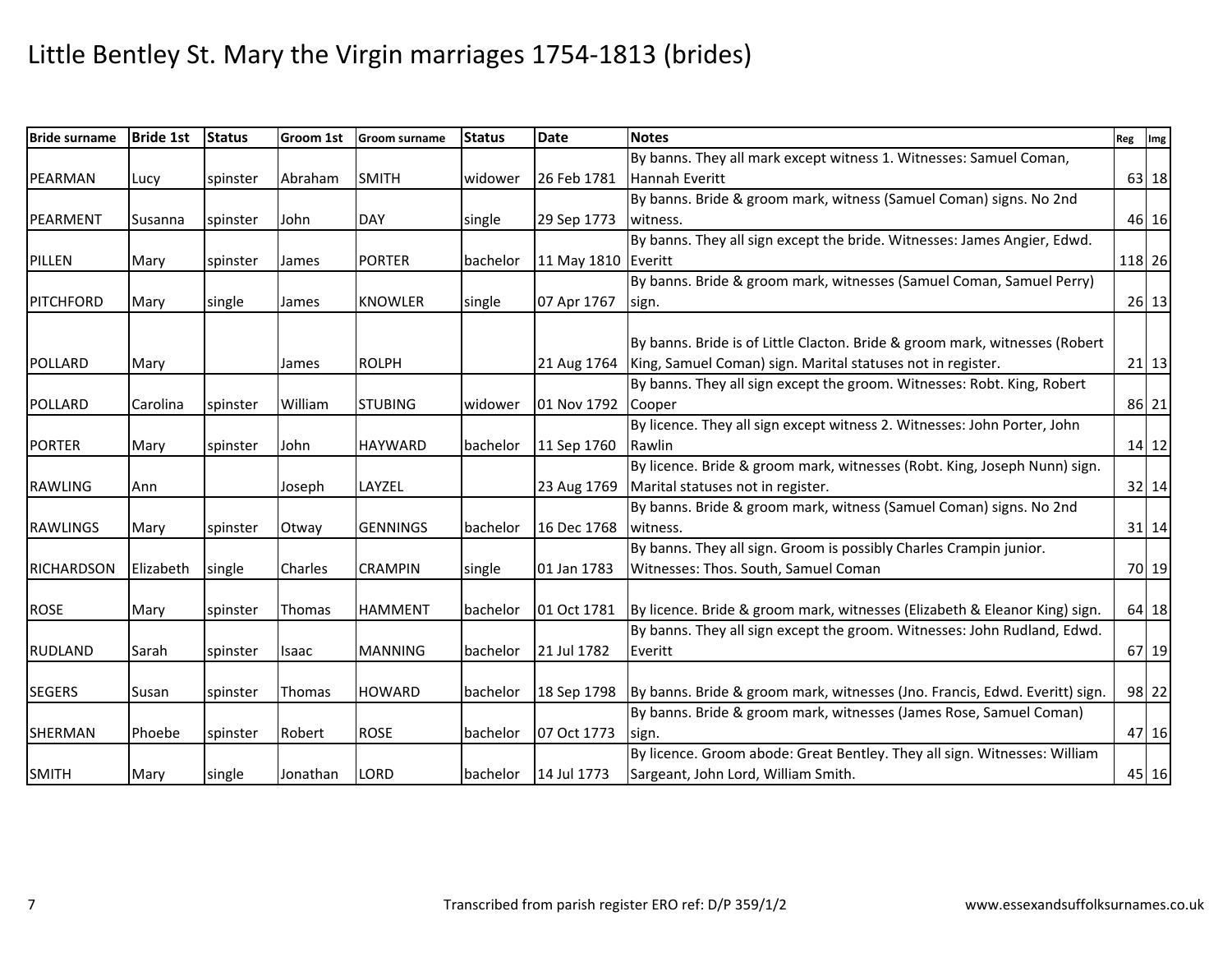| <b>Bride surname</b> | <b>Bride 1st</b> | <b>Status</b> | Groom 1st | <b>Groom surname</b> | <b>Status</b> | <b>Date</b> | <b>Notes</b>                                                                                                                                            | Reg Img |         |
|----------------------|------------------|---------------|-----------|----------------------|---------------|-------------|---------------------------------------------------------------------------------------------------------------------------------------------------------|---------|---------|
| <b>SMITH</b>         | Lucy             | widow         | Samuel    | <b>SMITH</b>         | single        | 14 Oct 1788 | By banns. Bride & groom mark, witnesses (Thos. South, John Polley) sign.                                                                                |         | 79 20   |
| <b>SMITH</b>         | Elizabeth        |               | James     | <b>MELING</b>        | bachelor      | 27 Jul 1795 | By licence. Groom abode: Little Clacton. Bride & groom mark, witnesses<br>(Elizabeth Lord, Edwd. Everitt) sign. Bride's marital status not in register. |         | $95$ 22 |
|                      |                  |               |           |                      |               |             | By banns. They all sign except the bride. Bride's marital status not in                                                                                 |         |         |
| <b>SMITH</b>         | Sarah            |               | Samuel    | <b>BUNDOCK</b>       | bachelor      | 15 Dec 1809 | register. Witnesses: William Ward, Mary Dubbel                                                                                                          | 117 25  |         |
|                      |                  |               |           |                      |               |             | By banns. They all sign except witness 1. Bride's marital status not in                                                                                 |         |         |
| <b>SMITH</b>         | Rachel           |               | David     | <b>DRURY</b>         | bachelor      | 12 Jul 1811 | register. Witnesses: John Barton, John Francis                                                                                                          | 121 26  |         |
|                      |                  |               |           |                      |               |             | By banns. Bride & groom mark, witnesses (Robert Fuller, Edwd. Everitt)                                                                                  |         |         |
| <b>SMITH</b>         | Sarah            | single        | Joseph    | <b>GIBLING</b>       | single        | 26 Dec 1811 | sign.                                                                                                                                                   | 124 26  |         |
|                      |                  |               |           |                      |               |             | By banns. Groom abode: Peldon. Bride & groom mark, witnesses (E. Nunn,                                                                                  |         |         |
| <b>SMYTH</b>         | Hannah           | single        | Charles   | <b>CRAMPIN</b>       | single        | 09 Oct 1781 | Richard Smith) sign.                                                                                                                                    |         | 65 18   |
|                      |                  |               |           |                      |               |             | By banns. They all sign except the bride. Witnesses: Thomas Butcher, John                                                                               |         |         |
| <b>SMYTH</b>         | Mary             | spinster      | Robert    | <b>RYCRAFT</b>       | bachelor      | 03 Jan 1793 | <b>Francis</b>                                                                                                                                          |         | 88 21   |
|                      |                  |               |           |                      |               |             | By banns. Groom abode: St. Giles, Colchester. Bride & groom mark,                                                                                       |         |         |
| SOUTH                | Mary             | single        | Joseph    | <b>GLENSFORD</b>     | widower       | 05 Feb 1760 | witnesses (John Gardener, Edwd. Sallows) sign.                                                                                                          |         | $13$ 12 |
|                      |                  |               |           |                      |               |             | By banns. Bride & groom mark, witnesses (Elizabeth Richardson, Samuel                                                                                   |         |         |
| SOUTH                | Mary             | widow         | Samuel    | <b>PURDY</b>         | widower       | 25 Oct 1782 | Coman) sign.                                                                                                                                            |         | 69 19   |
| SOUTH                | Martha           | spinster      | Robert    | <b>BUTTROM</b>       | bachelor      | 03 Jun 1801 | By licence. They all sign. Witnesses: Ann & Mary Crampin                                                                                                | 104 23  |         |
|                      |                  |               |           |                      |               |             | By licence. Groom abode: Mistley. They all sign. Groom signs his surname                                                                                |         |         |
|                      |                  |               |           |                      |               |             | Brooks but it is spelt Brookes in the register. Witnesses: Thos. South, Sarah                                                                           |         |         |
| SOUTH                | Mary             |               | William   | <b>BROOKS</b>        | bachelor      | 19 Sep 1809 | Carter                                                                                                                                                  | 114 25  |         |
|                      |                  |               |           |                      |               |             | By banns. Groom & witness 1 sign, others mark. Witnesses: Thos. South,                                                                                  |         |         |
| <b>SOUTHGATE</b>     | Mary             | spinster      | Nathan    | <b>NOTLEY</b>        | bachelor      | 14 Feb 1790 | Margarett Death                                                                                                                                         |         | 81 20   |
|                      |                  |               |           |                      |               |             |                                                                                                                                                         |         |         |
| <b>SPENCER</b>       | Elizabeth        | spinster      | John      | <b>EAGLE</b>         | bachelor      | 01 Oct 1803 | By banns. Bride & groom mark, witnesses (Edwd. Everitt, John Francis) sign.                                                                             | 105 24  |         |
|                      |                  |               |           |                      |               |             | By licence. Groom abode: Dunton, Essex. They all sign. Witnesses: Phillip                                                                               |         |         |
| <b>STAMMERS</b>      | Sarah            | spinster      | Charles   | <b>SACH</b>          | bachelor      |             | 15 May 1812 Bromly, Sarah Rands                                                                                                                         | 127 27  |         |
|                      |                  |               |           |                      |               |             | By licence. Groom abode: Wix. Bride & groom mark, witnesses (Thos.                                                                                      |         |         |
| <b>STEBBING</b>      | Susan            | single        | William   | <b>MAY</b>           | bachelor      |             | 30 Mar 1803 South, John Francis) sign.                                                                                                                  | 107 24  |         |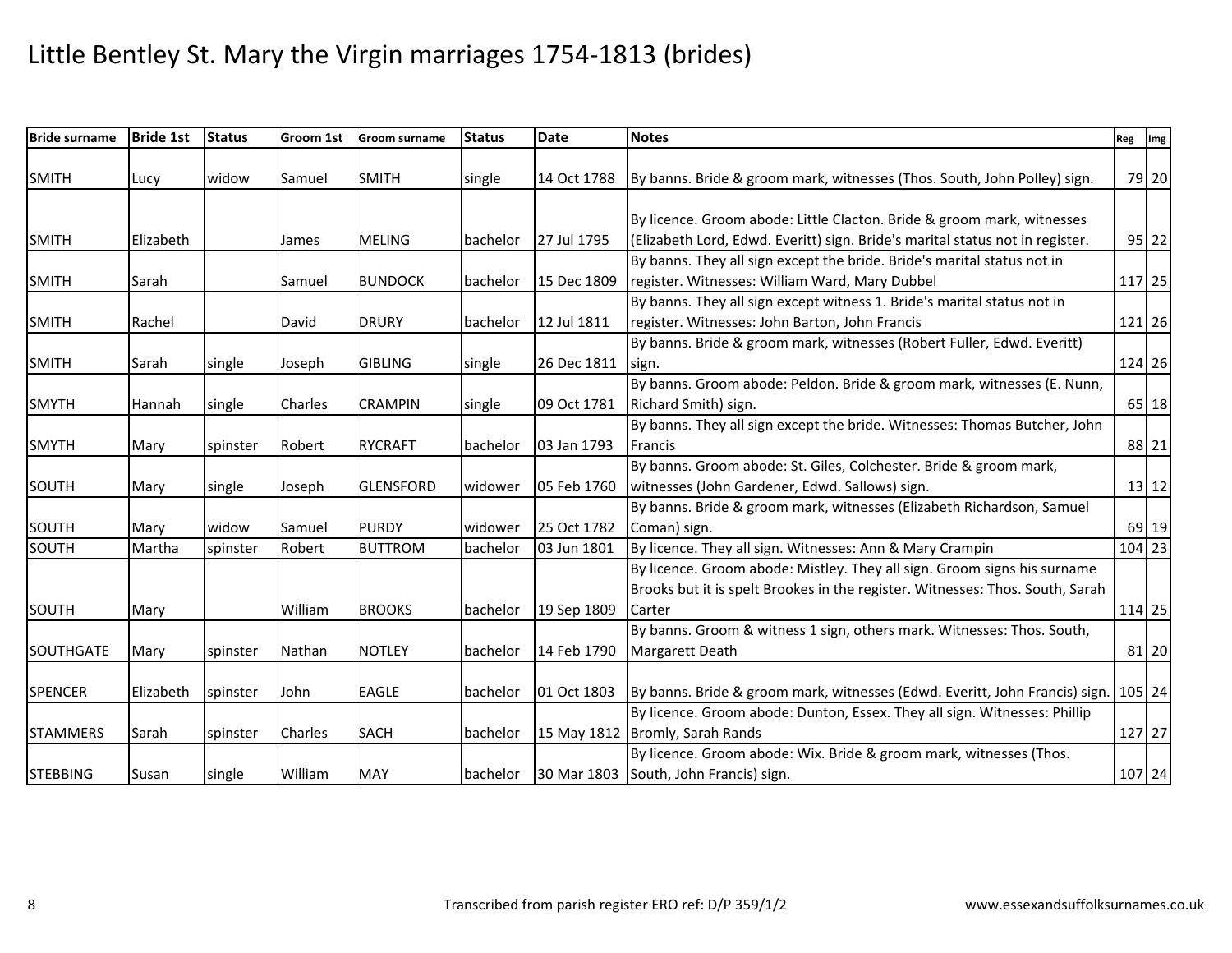| <b>Bride surname</b> | <b>Bride 1st</b> | <b>Status</b> | <b>Groom 1st</b> | <b>Groom surname</b> | <b>Status</b> | <b>Date</b> | <b>Notes</b>                                                                   | Reg Img |              |
|----------------------|------------------|---------------|------------------|----------------------|---------------|-------------|--------------------------------------------------------------------------------|---------|--------------|
|                      |                  |               |                  |                      |               |             | By banns. Groom & witness 1 mark, others sign. Witnesses: James Stow,          |         |              |
| <b>STOW</b>          | Judith           | spinster      | John             | <b>STILES</b>        | bachelor      |             | 03 May 1774 Samuel Coman                                                       |         | 49 16        |
|                      |                  |               |                  |                      |               |             | By banns. They all mark except witness 1. Witnesses: Samuel Coman,             |         |              |
| <b>STOW</b>          | Elizabeth        | spinster      | Samuel           | <b>SIMONS</b>        | single        | 17 Oct 1775 | <b>Edward Allen</b>                                                            |         | 51 16        |
|                      |                  |               |                  |                      |               |             | By banns. They all mark except witness 2. Marital statuses not in register.    |         |              |
| <b>STRUTT</b>        | Anne             |               | James            | <b>BURGESS</b>       |               | 18 Oct 1762 | Witnesses: James Burrel, Samuel Coman                                          |         | $17 12$      |
|                      |                  |               |                  |                      |               |             | By banns. They all mark except witness 2. Bride's marital status not in        |         |              |
| <b>SWANN</b>         | Mary             |               | George           | <b>HOLDER</b>        | widower       | 11 Feb 1777 | register. Witnesses: Lydia Sallows, Samuel Coman                               |         | 53 17        |
|                      |                  |               |                  |                      |               |             | By banns. Bride & groom mark, witnesses (John Church, Samuel Coman)            |         |              |
| <b>TAILOR</b>        | Elizabeth        |               | Samuel           | <b>PURDY</b>         |               | 08 Oct 1759 | sign. Marital statuses not in register.                                        |         | $12$   11    |
|                      |                  |               |                  |                      |               |             | By licence. They all sign except the bride. Witnesses: Mary Angier, Edward     |         |              |
| <b>TAYLOR</b>        | Susannah         | spinster      | James            | <b>ANGIER</b>        | bachelor      | 20 Jan 1796 | <b>Burling</b>                                                                 |         | 96 22        |
|                      |                  |               |                  |                      |               |             | By banns with consent of parents. They all possibly sign except witness 1.     |         |              |
| <b>THOMPSON</b>      | Sarah            | spinster      | Samuel           | <b>PURDY</b>         | single        |             | 28 May 1754 Witnesses: Robert Thompson, Samuel Coman                           |         | $1 \vert 10$ |
|                      |                  |               |                  |                      |               |             | By licence. Groom abode: Mistley. They all sign except the bride. Bride's      |         |              |
|                      |                  |               |                  |                      |               |             | surname unclear: Tricker or Fricker? Witnesses: Mary Cooper, Martha            |         |              |
| <b>TRICKER</b>       | Mary             | widow         | William          | <b>CARRINGTON</b>    | widower       | 19 Apr 1794 | South                                                                          |         | $91$ 22      |
|                      |                  |               |                  |                      |               |             | By licence. Bride is of Little Bromley. They all sign. Witnesses: Jno. Barton, |         |              |
| <b>WARREN</b>        | Elizabeth        | spinster      | Robert           | <b>NUNN</b>          | bachelor      | 12 Feb 1779 | A. Nunn                                                                        |         | 60 18        |
|                      |                  |               |                  |                      |               |             | By banns. Groom abode: Little Bromley. They all mark except witness 2.         |         |              |
| WELLOM               | Margaret         | spinster      | Nathaniel        | <b>CHAPLIN</b>       | bachelor      | 30 Sep 1772 | Witnesses: Wm. Talbot, Henry Ames                                              |         | 43 15        |
|                      |                  |               |                  |                      |               |             |                                                                                |         |              |
|                      |                  |               |                  |                      |               |             | By banns. Groom is of Wix. Bride & groom mark, witnesses (Francis              |         |              |
| WELLUM               | Ann              |               | William          | <b>TORBEL</b>        |               | 30 Aug 1767 | Rowling, Samuel Coman) sign. Marital statuses not in register.                 |         | 28 13        |
|                      |                  |               |                  |                      |               |             | By banns. Bride & groom mark, witnesses (Francis Cooper, Thos. South)          |         |              |
| <b>WHITE</b>         | Mary             | single        | John             | <b>JACOBS</b>        | single        | 19 Oct 1785 | sign.                                                                          |         | 74 19        |
|                      |                  |               |                  |                      |               |             | By banns. Groom abode: Elmstead. They all mark except witness 1.               |         |              |
| <b>WHYATT</b>        | Mary             | spinster      | James            | <b>PERDY</b>         | bachelor      | 08 Oct 1777 | Witnesses: William Whyatt, Sarah Cook                                          |         | 55 17        |
|                      |                  |               |                  |                      |               |             | By banns. Bride & groom mark, witnesses sign. Witnesses: James Angier,         |         |              |
| <b>WILLACE</b>       | Sarah            | single        | James            | <b>BETTS</b>         | single        | 20 Oct 1812 | John Francis                                                                   |         | 131 27       |